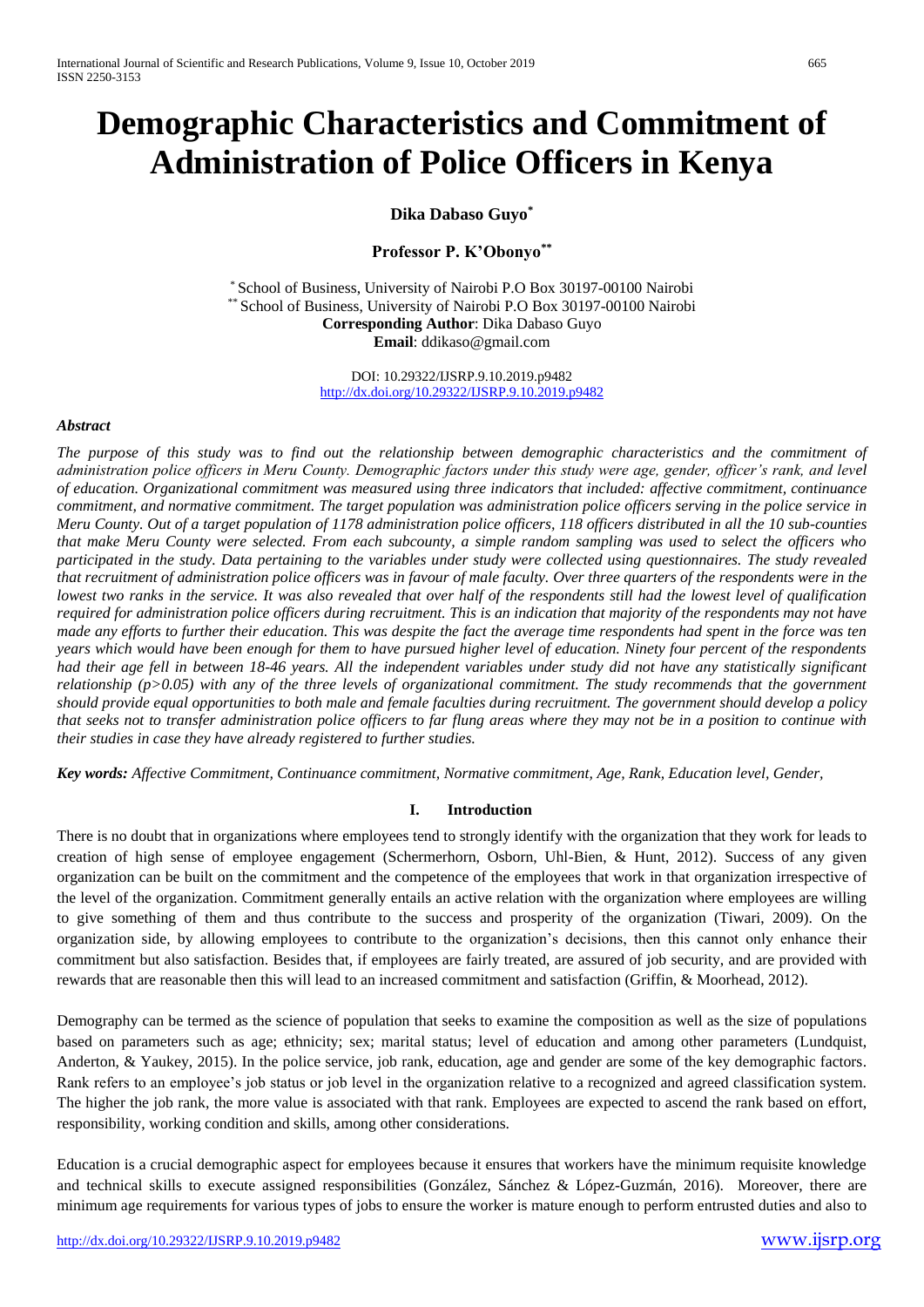keep off minors from employment. This is especially pivotal in police work where officers are expected to carry weapons and also exercise critical thinking in relation to arrests, evidence gathering and prosecution of suspects. Another important demographic in police work is gender. While male and female police officers are treated equally in terms of recruitment, work allocation and promotions, male police officers tend to be more in the force and are assigned more frontline duties than their female counterparts.

# **II. Statement of the Problem**

Generally, studies have been carried out in Kenya with the police officers being the target population. For example, in a study that aimed to establish the relationship and performance of police officers in Kenya by Mumanthi and Gachunga (2014), it was established that motivation contributed to enhanced performance of police officers. It is important to note that in this study only Kenya Police Officers were targeted thus excluding the Administration Police Officers whose roles and responsibilities are different. Besides, the variables under study were motivation and performance. Thus it is very difficult to determine whether demographic characteristics had any relationship with the extent to which Administration Police Officers are committed to the service. In another study by Kabere (2014) on the influence of job rank and age on the commitment of Kenya Police Officers it was revealed that the independent variables-job rank and age-influenced the dependent variable positively. Can the same be said of Administration Police Officers whose roles and responsibilities are different from those of officers in the Kenya Police Service? This study aimed to fill that gap.

# **III. Research Objectives**

- i. To determine the relationship between gender and the commitment of administration police officers in Meru County.
- ii. To establish the relationship between job rank and the commitment of administration police officers in Meru County.
- iii. To establish the relationship between education level and the commitment of administration police officers in Meru County.
- iv. To establish the relationship between age and the commitment of administration police officers in Meru County.

# **IV. Research Hypotheses**

- i. There is no relationship between gender and the commitment of administration police officers in Meru County.
- ii. There is no relationship between job rank and between job rank and the commitment of administration police officers in Meru County.
- iii. There is no relationship between education level and the commitment of administration police officers in Meru County.
- iv. There is no relationship between age and the commitment of administration police officers in Meru County.

# **V. Theoretical Framework**

This study will be guided by the human capital theory that was proposed by Gary S. Becker and Jacob Mincer. Economists regard expenditures on health, education, and training as investments in human capital. Employees making investment decisions compare the attractiveness of alternative future income and consumption streams, some of which offer enhanced future income, in exchange for higher present training costs and deferred consumption. Kucharcikova (as cited in Alika & Aibieyi, 2014) states that human capital as the sum of the individual congenital and acquired skills, knowledge, and experiences of individuals. While hiring police officers, it is important for the employer to look into factor such as level of education. The same can also be said during promotion based on different ranks. This is because employees bring different values of human capital to the organization. It also important to emphasize that human capital is characterized by factors such as a person's experience, tenure, education and training. A police officer's experience or level of education, for example can add value to that person's human capital compared to a recruit. An inspector of police offers value to a police force because he knows how police force works than a police constable.

#### **VI. Conceptual Framework**



Figure 1: Conceptual Framework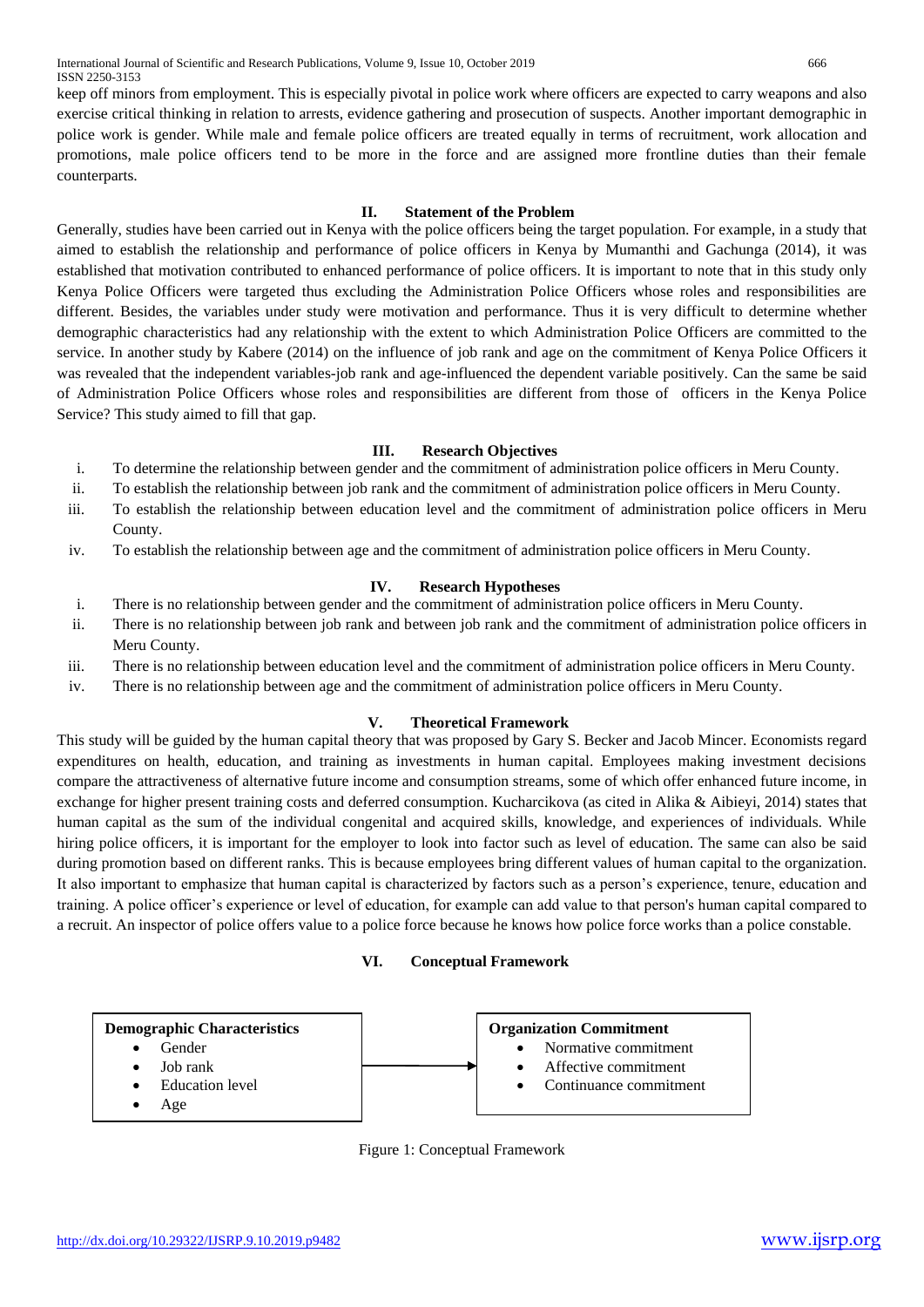# **VII. Empirical Review**

#### **Gender and Commitment**

It is very important for management to consider demographic factors such as gender of the employees in order to improve their commitment to work (Mensah & Adjei, 2014). Due to the gender stereotypes, it is pre-assumed that women are assumed to be less devoted to their job and are ready to part with the job at top pace than men (Marsden, Kalleberg, & Cook, 1993). A study by Olapegba and Onuoha (2013) showed that gender lacked any significant influence on job commitment. That is both male and female police officers had the same degree of commitment to the job. Viet (2015) established there existed low levels of correlation between gender and commitment among employees. This study is inconsistent with the study by Dick (2009) on the impact of managerial and job variables on organisational commitment in the police, which revealed that gender, had no relationship with organizational commitment among police officers. A study by Jena (2015) established that normative and continuance commitments were found to have a significant difference among female and male employees. In total, the study found out that in total there was notable variation in commitment, where average score of men were top than those the score of women workers. These studies are almost compatible with a study by Goudarzvand and Aminroudposhty (2013) on interconnection linking gender and organizational commitment in public organizations considering age, which revealed the existed no meaningful connection between organizational commitment and gender, continuous commitment and normative commitment but there existed bond between gender and emotional commitment.

#### **Job Rank and Commitment**

Better financial and non-financial rewards could contribute to organizational commitment as established by Azeem and Akhtar (2014) a study which revealed that as experience with the organization increases, which could be interpreted as increase in job rank, led to significant effects in organizational commitment. In a study by Dick (2009) it was revealed that the level of seniority had an influence on organizational commitment in police service. According to the study, it was established that higher levels of commitment were found as you moved up the hierarchy progressively. It was also observed that deviation from the mean decreased as you moved up the ladder indicating that there could be less change in components influencing organizational commitment for employees in higher positions. This finding is inconsistent with a study by Viet (2015), which established a moderate correlation between position held, and affective commitment.

#### **Education Level and Commitment**

The Turkish government has been hiring police officers with high education level because level of education appears to be important (Balci, 2011). This is because it is believed that more the officer is educated the more positive effects it will have on police work. However, this situation is relatively different in some states in the US. Hickman and Reaves (as cited in Ryderg & Terrill, 2010) state that only one percent of local police department in the US require a four year college degree despite calls for a college education requirement. Locally, a study by Chelangat (2016) on impact of higher education on police officers in Nairobi County established that police officers with high school qualifications had the highest incidences of using excessive force at 44%, but when it came to responding to crime, it was revealed that police officers with high school qualifications responded to complaints and or crimes faster than officers with both diploma and degree qualifications at 76%. A study by Mboroki (2012) in Nairobi County revealed that Kenya Police Service had wide disparities in education sector, with 14% of the respondents indicating that they were primary school graduates. Only 8% of the respondents indicated that they were degree holders.

#### **Age and Commitment**

Effective commitment and continuance dedication increase as age and job experience, as well as other components of commitment enlarge according to time in the previous work (Dogar, 2014). According to a study by Mwangi and K'Obonyo (2014) it was established that 96% of the police officers were below the age of 40 years. The study also established that the lowest rank in the police service, which is constable, consisted of 69% of the respondents. This study established that, age was positively related to officers' commitment and organizational process in terms of career behaviour, work attitude and career growth. But what could have contributed to this phenomenon? A possible explanation to this according to Jena (2015) is few employment options are available to workers who are relatively aged and thus aged workers think that parting with an organization might make them loose more than staying. However, a study by Iqbal (2010) established that there existed no remarkable link between age of employees and organizational commitment. The findings of this study are in consensus with a study by Azeem and Akhtar (2014), which revealed that age among other demographic variables used was realised not to be statistically significant corresponding to employees organizational commitment.

# **VIII. Research Methodology**

Descriptive research design was adopted in the study. The study was carried out in Meru County targeting 1178 administration police officers. A sample equivalent to 10% of the target population was selected and distributed proportionately in all the 10 sub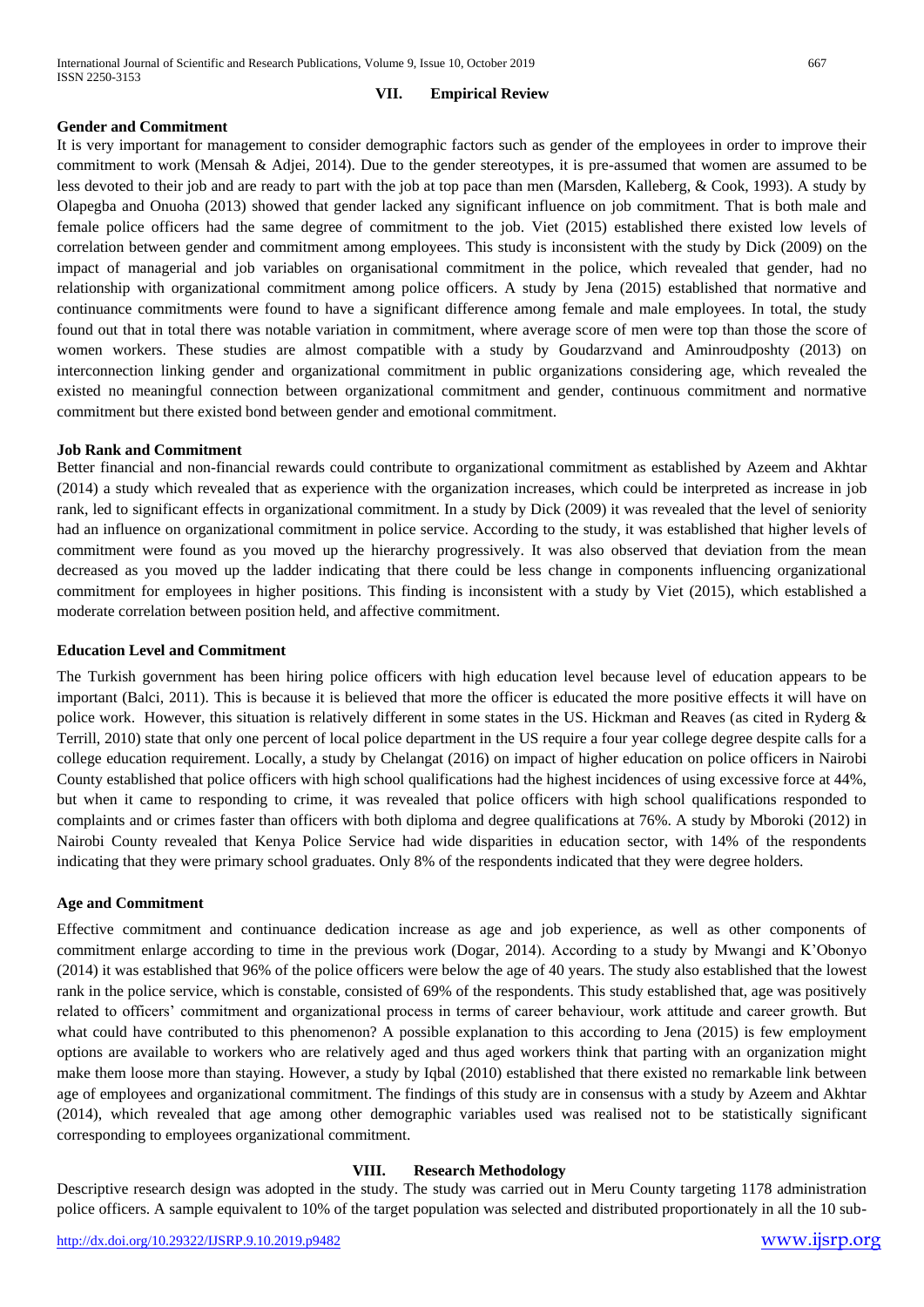counties that formed Meru County. In each subcounty, a simple random sampling was used to select the participants. Questionnaire for administration police officers was used as the instrument of the study. Data collected were first edited to ensure consistency and then coded to enable ease of data entry and analysis. Statistical Package for Social Sciences (SPSS) version 21 was used to analyze quantitative data using descriptive and inferential statistics.

# **IX. Results and Discussion**

The study sought to establish demographic characteristics of the administration police officers. Results presented in Table 1 reveal that 60% of the respondents were administration police constables, 6% were administration police sergeants, 10% of the respondents were administration police inspectors, 20 % of the respondents were administration corporal whereas 4% of the respondents indicated that they were APS senior sergeant. From the results it can be established majority of the respondents were administration police constables which is the junior most rank in the administration police service. Administration police senior sergeants were the least. This could be an indication that the senior sergeants were the ones in charge of the Administration Police Service at the Subcounties.

According to the administration police officer's level of education, the study established that majority (at 60%) of the administration police officers were secondary school graduates. Thirty percent of the administration had a diploma or tertiary education. Only 8% of the police officers had a bachelor's degree. None of the respondents had a master's degree. In Kenya, it is a requirement that police recruits must have at least a secondary school certificate. From the findings, it can be concluded that most of the administration have not upgraded their level of education.

With regard to the age bracket, 58% of the respondents indicated that their age lied between 18-32 years, 37% of the total number of respondents indicated that their age lied between 33-46years, whereas 6% of the respondents indicated that their age lied between 47-60 years. It is evident that most of the respondents were youths. This is because their age lied below 35 years of age.

According to this study, 70% of the respondents were males whereas the remainders were females. It is clear that gender of the respondents was in favour of males.

|                    | <b>Table 1 Demographic Characteristics</b> |         |
|--------------------|--------------------------------------------|---------|
| <b>Variable</b>    | <b>Response</b>                            | Percent |
|                    | APS Constable                              | 60.0    |
|                    | <b>APS</b> Corporal                        | 20.0    |
|                    | <b>APS</b> Sergeant                        | 5.6     |
| Rank               | APS Senior Sergeant                        | 4.4     |
|                    | Inspector of Police                        | 10.0    |
|                    | Total                                      | 100.0   |
|                    | Primary                                    | 2.2     |
|                    | Secondary                                  | 58.9    |
| Level of Education | Tertiary/college/diploma                   | 30.0    |
|                    | Bachelor's degree                          | 7.8     |
|                    | Others                                     | 1.1     |
|                    | Total                                      | 100.0   |
|                    | 18-32                                      | 57.8    |
| Age Bracket        | 33-46                                      | 36.7    |
|                    | 47-60                                      | 5.6     |
|                    | Total                                      | 100.0   |
|                    | Male                                       | 70.0    |
| Gender             | Female                                     | 30.0    |
|                    | Total                                      | 100.0   |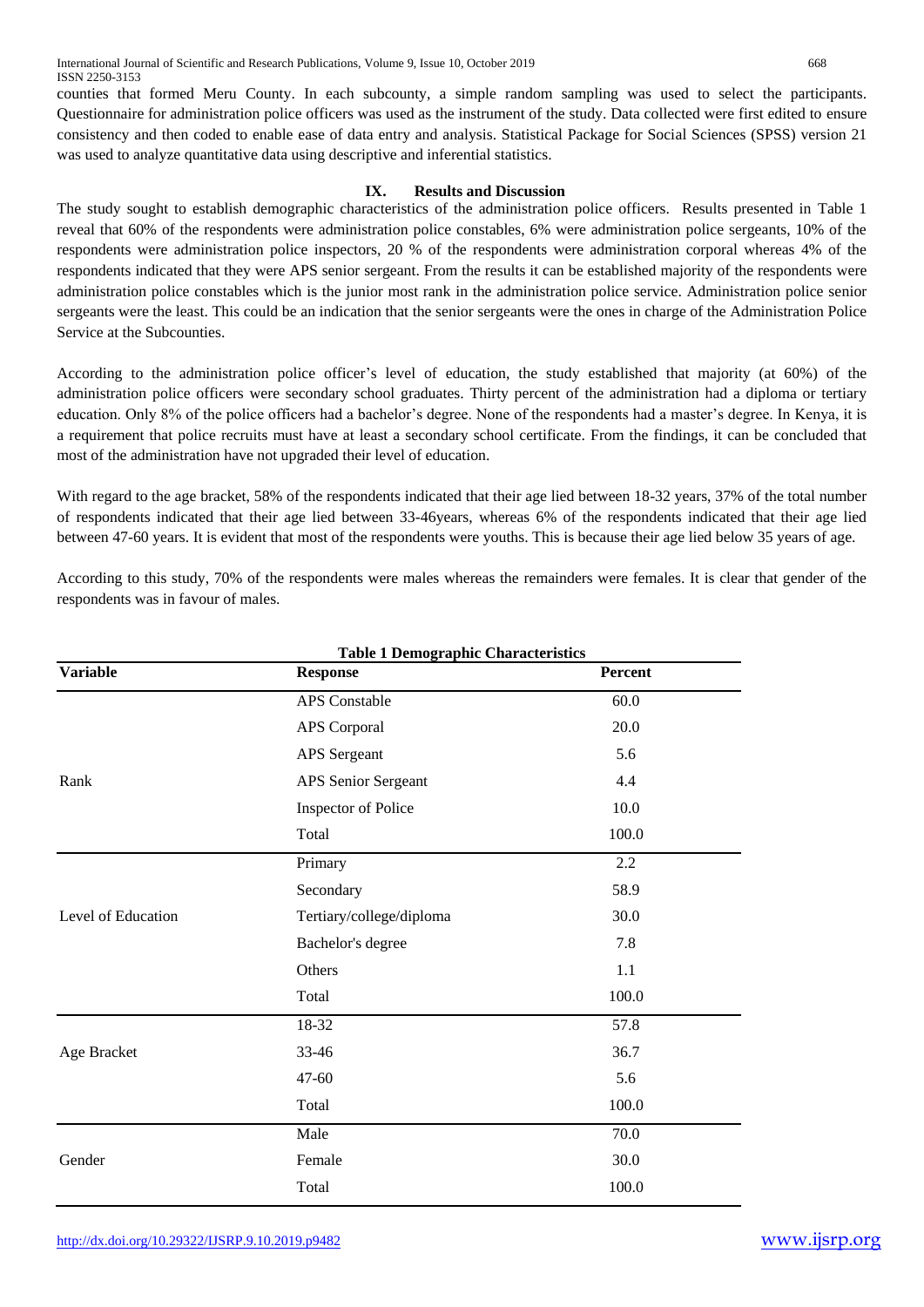# **Cross Tabulation Analysis between Gender and Respondent's Rank**

An analysis to establish the relationship between administration police officers rank and gender was carried out. The results of this analysis are as shown in Table 2.

|                        | Table 2 Rank of the respondent * Officers age bracket Crosstabulation |       |       |                      |        |  |  |  |  |
|------------------------|-----------------------------------------------------------------------|-------|-------|----------------------|--------|--|--|--|--|
|                        |                                                                       |       |       | Officers age bracket |        |  |  |  |  |
|                        |                                                                       | 18-32 | 33-46 | $47-60$              | Total  |  |  |  |  |
| Rank of the respondent | APS constable                                                         | 83.3% | 14.8% | 1.9%                 | 100.0% |  |  |  |  |
|                        | APS sergeant                                                          | 20.0% | 60.0% | 20.0%                | 100.0% |  |  |  |  |
|                        | APS inspector                                                         | 11.1% | 77.8% | 11.1%                | 100.0% |  |  |  |  |
|                        | APS corporal                                                          | 27.8% | 66.7% | 5.6%                 | 100.0% |  |  |  |  |
|                        | APS senior sergeant                                                   |       | 75.0% | 25.0%                | 100.0% |  |  |  |  |
| Total                  |                                                                       | 57.8% | 36.7% | 5.6%                 | 100.0% |  |  |  |  |

The study revealed that majority (83%) of the administration police officers had their age fell between 18-32 years. Sixty percent of the sergeant had their age fell in between 33-46 years. Majority of the administration police inspector had their fell in between 33-46. Senior sergeants had the majority of their fell in between 47-60 years. Majority of those who seek police officers job in Kenya are the youths. According to Nicolle and Guillaume (2017) youth unemployment in Kenya has shown very little or no positive development with the rates standing at around 22%. Once police recruits graduate from college, they are promoted based on the years of experience.

# **Length in Service**

The study also sought to determine the duration the respondents worked as police officers. The results are as shown in Table 3.

|                   |                  | <b>Table 3 Length in Service</b> |                  |                  |                       |  |  |  |  |
|-------------------|------------------|----------------------------------|------------------|------------------|-----------------------|--|--|--|--|
|                   | Minimum          | Maximum                          | Median           | Mean             | <b>Std. Deviation</b> |  |  |  |  |
|                   | <b>Statistic</b> | <b>Statistic</b>                 | <b>Statistic</b> | <b>Statistic</b> | <b>Statistic</b>      |  |  |  |  |
| Length of service |                  | 35                               | 10.00            | 10.74            | 6.505                 |  |  |  |  |

Results indicate that the average number of year's respondents worked as administration police officers were 11 years with a standard deviation of 6.5 years. Duration ranged from one year to thirty years with a median of ten years.

# **Normative Commitment Group Comparison**

The study sought to investigate between male and female administration police officer, which group exhibited high levels of normative commitment. The results are as shown in Table 4.

|                      | <b>Table 4 Normative Commitment Group Mean comparison</b> |    |      |                |                        |  |  |  |
|----------------------|-----------------------------------------------------------|----|------|----------------|------------------------|--|--|--|
|                      | Gender                                                    | N  | Mean | Std. Deviation | <b>Std. Error Mean</b> |  |  |  |
| Normative commitment | Male                                                      | 63 | 3.66 | .890           | .112                   |  |  |  |
|                      | Female                                                    | 27 | 3.57 | .684           | 132                    |  |  |  |

From the results it is evident the standard deviation for male administration police officers was slightly higher than that of female administration officers, demonstrating that the female scores were less variable. The results show that male administration police officers exhibited a slightly higher level of normative commitment than female administration police officers. The findings of this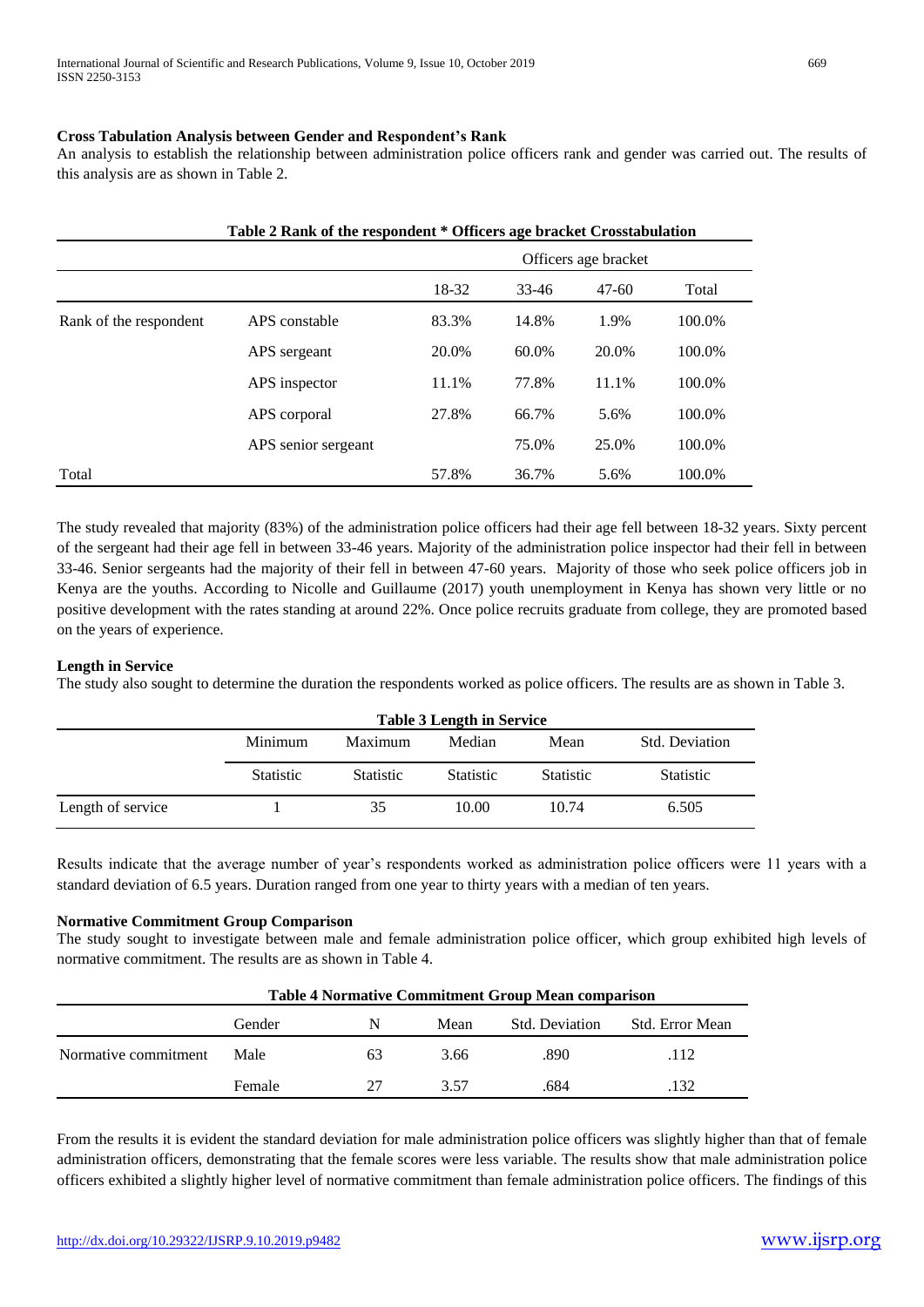study are in agreement with a study by Jena (2015) which revealed that the average score for males were higher than those of women.

# **Normative Commitment and Gender Independent Sample T-Test**

In order to determine whether the difference in terms of level of normative commitment between the two groups (male and female administration police officers) was statistically significant an independent sample t-test was carried out and the results are as shown in Table 5.

|                         | Table 5 Normative Commitment and Gender Independent Sample T-Test |                 |               |      |            |                   |                              |            |                         |       |  |
|-------------------------|-------------------------------------------------------------------|-----------------|---------------|------|------------|-------------------|------------------------------|------------|-------------------------|-------|--|
|                         |                                                                   |                 | Levene's Test |      |            |                   |                              |            |                         |       |  |
|                         |                                                                   | for Equality of |               |      |            |                   |                              |            |                         |       |  |
|                         |                                                                   |                 | Variances     |      |            |                   | t-test for Equality of Means |            |                         |       |  |
|                         |                                                                   |                 |               |      |            |                   |                              |            | 95% Confidence Interval |       |  |
|                         |                                                                   |                 |               | Mean | Std. Error | of the Difference |                              |            |                         |       |  |
|                         |                                                                   | F               | Sig.          | t    | df         | Sig.              | Difference                   | Difference | Lower                   | Upper |  |
| Normative<br>commitment | Equal variances<br>assumed                                        | 2.54            | .115          | .459 | 88         | 0.647             | .088                         | .192       | $-.293$                 | .470  |  |
|                         | Equal variances<br>not assumed                                    |                 |               | .510 | 63.37      | 0.612             | .088                         | .173       | $-.257$                 | .434  |  |

The results in Table 5 of the Levene's test for evaluating the equality of variance reveal that the p-value (0.115) is greater than 0.05. This indicates that the variances of the level of normative commitment are not statistically different. The p-value for the equal variances t-test is 0.647 which is greater than 0.05. This means the null hypothesis should not be rejected. There is no enough evidence to conclude that the there is no difference in the levels of normative commitment between male administration police officers and female administration police officers at 95% confidence interval. The findings of this study in Meru County were in agreement with study by Dick (2009) that aimed to establish the impact of managerial and job variables on organizational commitment targeting police officers that established that gender had no relationship with organizational commitment.

# **Affective Commitment Group Comparison**

The results for the group that showed higher levels of affective commitment are as shown in Table 6.

|                      | <b>Table 6 Affective Commitment Group Comparison</b> |    |      |                |                 |  |  |  |
|----------------------|------------------------------------------------------|----|------|----------------|-----------------|--|--|--|
|                      | Gender                                               | N  | Mean | Std. Deviation | Std. Error Mean |  |  |  |
| Affective commitment | Male                                                 | 63 | 3.36 | .930.          | .117            |  |  |  |
|                      | Female                                               | 27 | 3.23 | .816           | .157            |  |  |  |

Results in Table 6 show that the mean level of affective commitment for male administration police officers was slightly higher than that for female administration police officers. In order to establish whether the difference was significance an independent sample t-test was carried out and results are as shown in Table 7.

# **Table 7 Affective Commitment and Gender Independent Sample T-Test**

Levene's Test for Equality

of Variances t-test for Equality of Means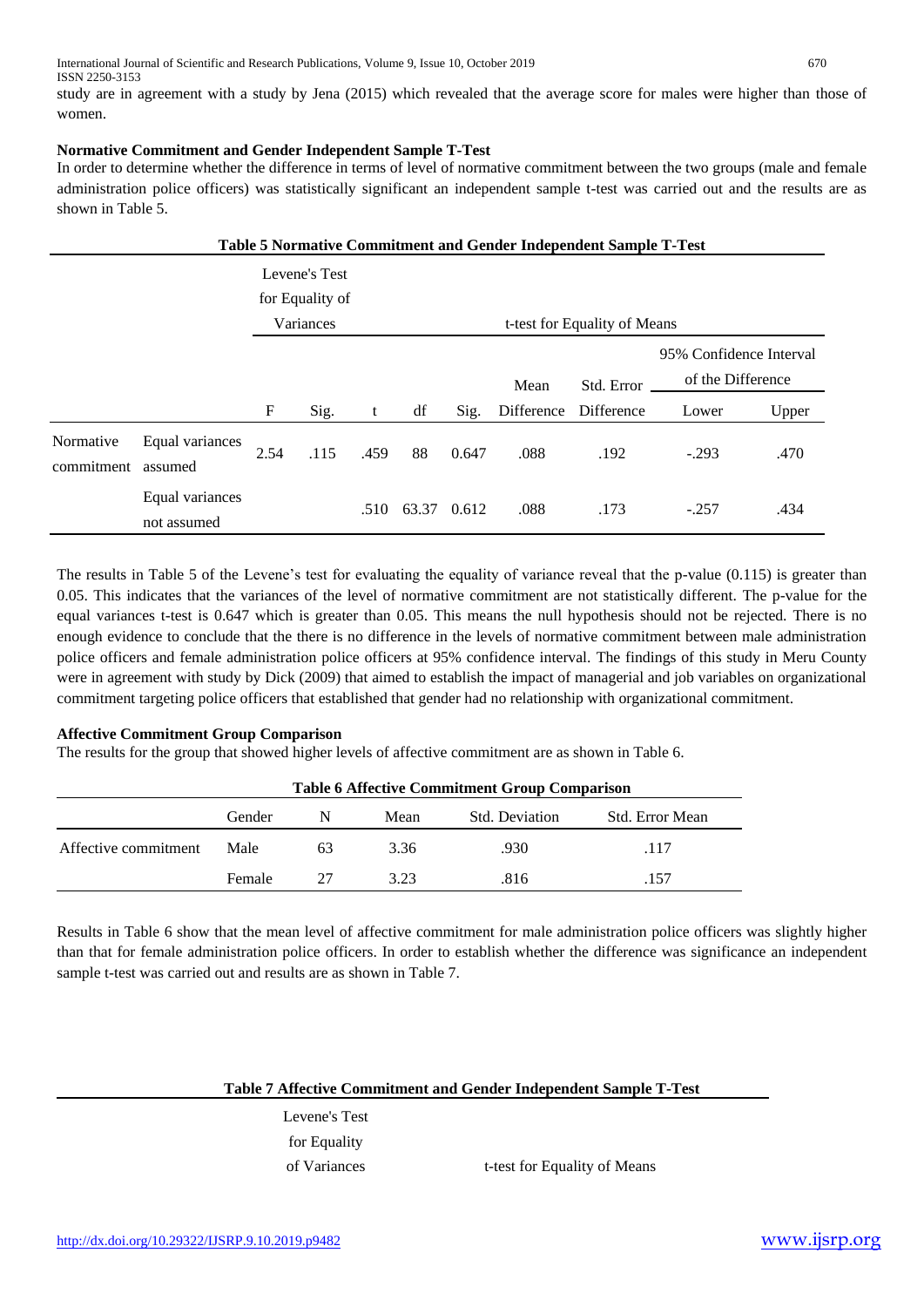|                         |                                |      |      |      |                  |      |                                        |            | 95% Confidence  |      |
|-------------------------|--------------------------------|------|------|------|------------------|------|----------------------------------------|------------|-----------------|------|
|                         |                                |      |      |      |                  |      |                                        |            | Interval of the |      |
|                         |                                |      |      |      |                  |      | Mean                                   | Std. Error | Difference      |      |
|                         |                                | F    | Sig. | t    | df               |      | Sig. Difference Difference Lower Upper |            |                 |      |
| Affective<br>commitment | Equal variances<br>assumed     | .192 | .662 | .606 | 88               | .546 | .125                                   | .206       | $-.285$         | .536 |
|                         | Equal variances not<br>assumed |      |      |      | .639 55.789 .525 |      | .125                                   | .196       | $-.267$         | .518 |

The variances of the level of affective commitment are not statistically significant (p-value greater than 0.05). The p-value for ttest for equality of means is 0.546. This value is greater than 0.05. This means that there is no significance difference between the two groups in terms of levels of affective commitment to the police service. The null hypothesis need therefore not be rejected. These results are in agreement with a study on gender differences in organizational commitment by Promsri (2018) which established that the difference between male and female employees was not significant.

# **Continuance Commitment Group Comparison**

In order to establish which group between male and administration police officers were more committed to the police service, an independent sample t-test was carried out. The results are as shown in Table 8.

|             |        | <b>Table 8 Continuance Commitment Group Comparison</b> |      |                |                 |  |  |  |  |  |
|-------------|--------|--------------------------------------------------------|------|----------------|-----------------|--|--|--|--|--|
|             | Gender | N                                                      | Mean | Std. Deviation | Std. Error Mean |  |  |  |  |  |
| Continuance | Male   | 63                                                     | 3.38 | .829           | .104            |  |  |  |  |  |
| commitment  | Female |                                                        | 3.26 | .675           | .130            |  |  |  |  |  |

The study revealed that the level of continuance commitment between male and female administration police officers is almost the same (male=3.38, female=3.26) though male administration police officers reported a slightly higher level. This would mean that male administration police officers felt harder to leave the service than their female counterparts. The lives of the respondents would be disrupted if they decided to leave the service and this could have contributed to their attachment to the service. However the standard deviation for male administration officers is higher than that of female administration police officers. These finding are consistent with a study carried out in Thailand by Promsri (2018) that revealed that male employees had a higher continuance commitment than female employees. To establish whether the difference was statistically significant, an independent sample t-test was carried out and the results as shown in Table 9.

**Table 9 Continuance Commitment and Gender Independent Sample T-Test**

Levene's Test for Equality of

Variances t-test for Equality of Means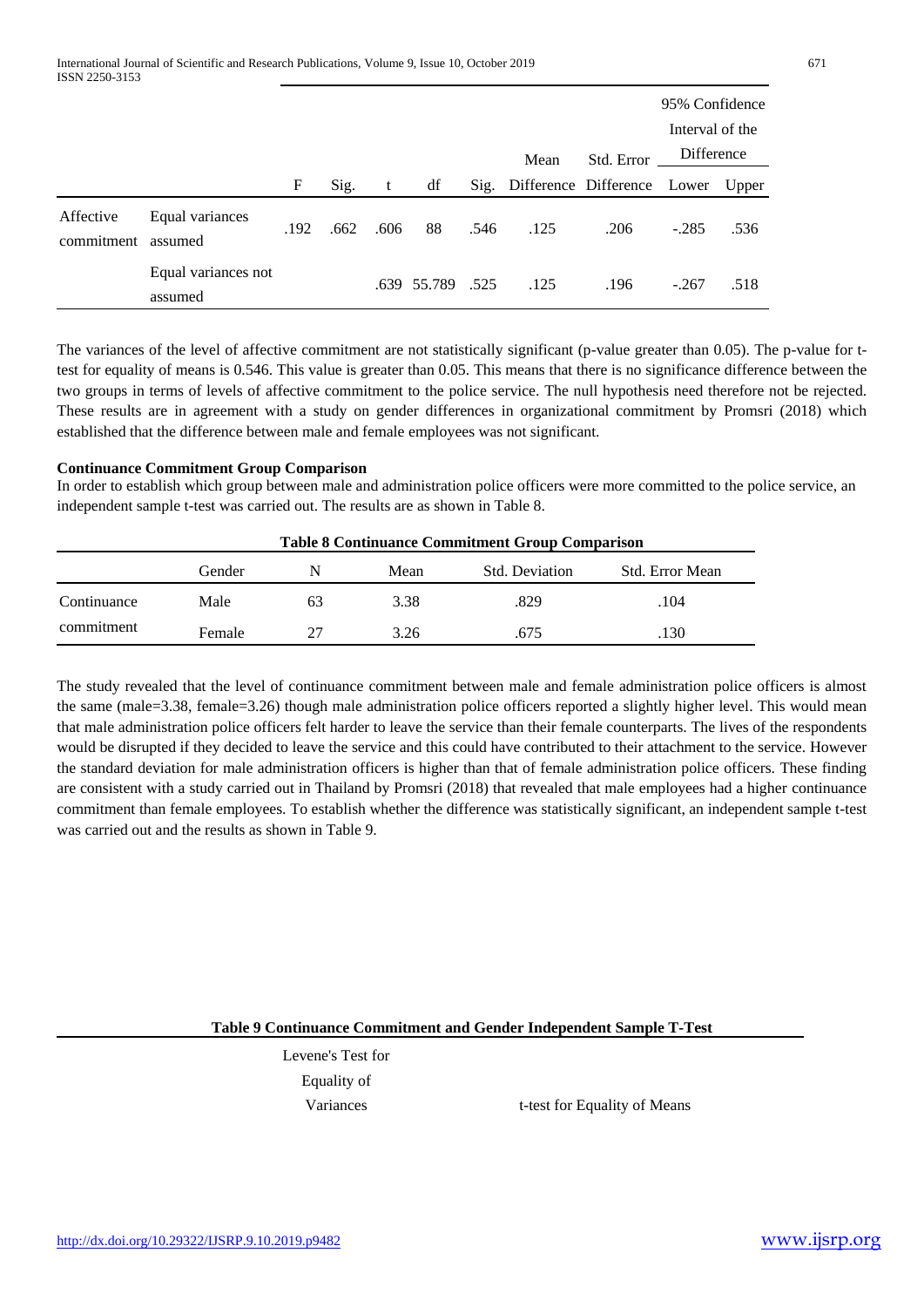|                    |                                |       |      |      |        |      |                                        |            | 95%             |      |
|--------------------|--------------------------------|-------|------|------|--------|------|----------------------------------------|------------|-----------------|------|
|                    |                                |       |      |      |        |      |                                        |            | Confidence      |      |
|                    |                                |       |      |      |        |      |                                        |            | Interval of the |      |
|                    |                                |       |      |      |        |      | Mean                                   | Std. Error | Difference      |      |
|                    |                                | F     | Sig. | t    | Df     |      | Sig. Difference Difference Lower Upper |            |                 |      |
| commitment assumed | Continuance Equal variances    | 2.326 | .131 | .672 | 88     | .503 | .122                                   | .181       | $-.238$         | .481 |
|                    | Equal variances<br>not assumed |       |      | .730 | 59.974 | .468 | .122                                   | .167       | $-.212$         | .455 |

From the results, the p-value (0.131) for Levene's test for quality variances is greater than 0.05. The variances for the level of continuance commitment are therefore not statistically different. The appropriate t-test applicable here is therefore the one that assumes equal variances. The p-value for the equal variances t-test is 0.122 which is greater than 0.05. It can therefore be concluded that the mean level of continuance commitment between male and female administration police officers was not statistically significant. The null hypothesis should therefore not be rejected. These findings concur with a study by Khalili and Asmawi (2012) on gender differences and organizational commitment that revealed that there was no statistically significant difference between male and females.

# **One way ANOVA for Rank and Organizational Commitment**

A test to determine whether there was any statistically significance difference between administration police officer's rank and organization commitment was carried out. The results are as shown in Table 10.

|                        |                          | Sum of Squares | df             | Mean Square | F     | Sig. |
|------------------------|--------------------------|----------------|----------------|-------------|-------|------|
| Normative commitment   | <b>Between</b><br>Groups | 3.196          | $\overline{4}$ | .799        | 1.166 | .332 |
|                        | Within Groups            | 58.236         | 85             | .685        |       |      |
|                        | Total                    | 61.432         | 89             |             |       |      |
| Affective commitment   | <b>Between</b><br>Groups | .705           | $\overline{4}$ | .176        | .212  | .931 |
|                        | Within Groups            | 70.507         | 85             | .829        |       |      |
|                        | Total                    | 71.211         | 89             |             |       |      |
| Continuance commitment | Between<br>Groups        | 1.118          | $\overline{4}$ | .280        | .443  | .777 |
|                        | Within Groups            | 53.649         | 85             | .631        |       |      |
|                        | Total                    | 54.767         | 89             |             |       |      |

# **Table 10 One way ANOVA for Rank and Organizational Commitment**

From the findings it was revealed that in the three cases (normative commitment, affective commitment, and continuance commitment) the p-values (0.332, 0.931, and 0.777 respectively) are all greater than 0.05. The null hypothesis should be rejected. The differences between levels of commitments among the different ranks are not statistically significant.

#### **One way ANOVA for Education and Organizational Commitment**

An analysis aimed at determining whether the differences in the level of commitment based on different ranks of administration police officers was carried out. The results are as shown in Table 11.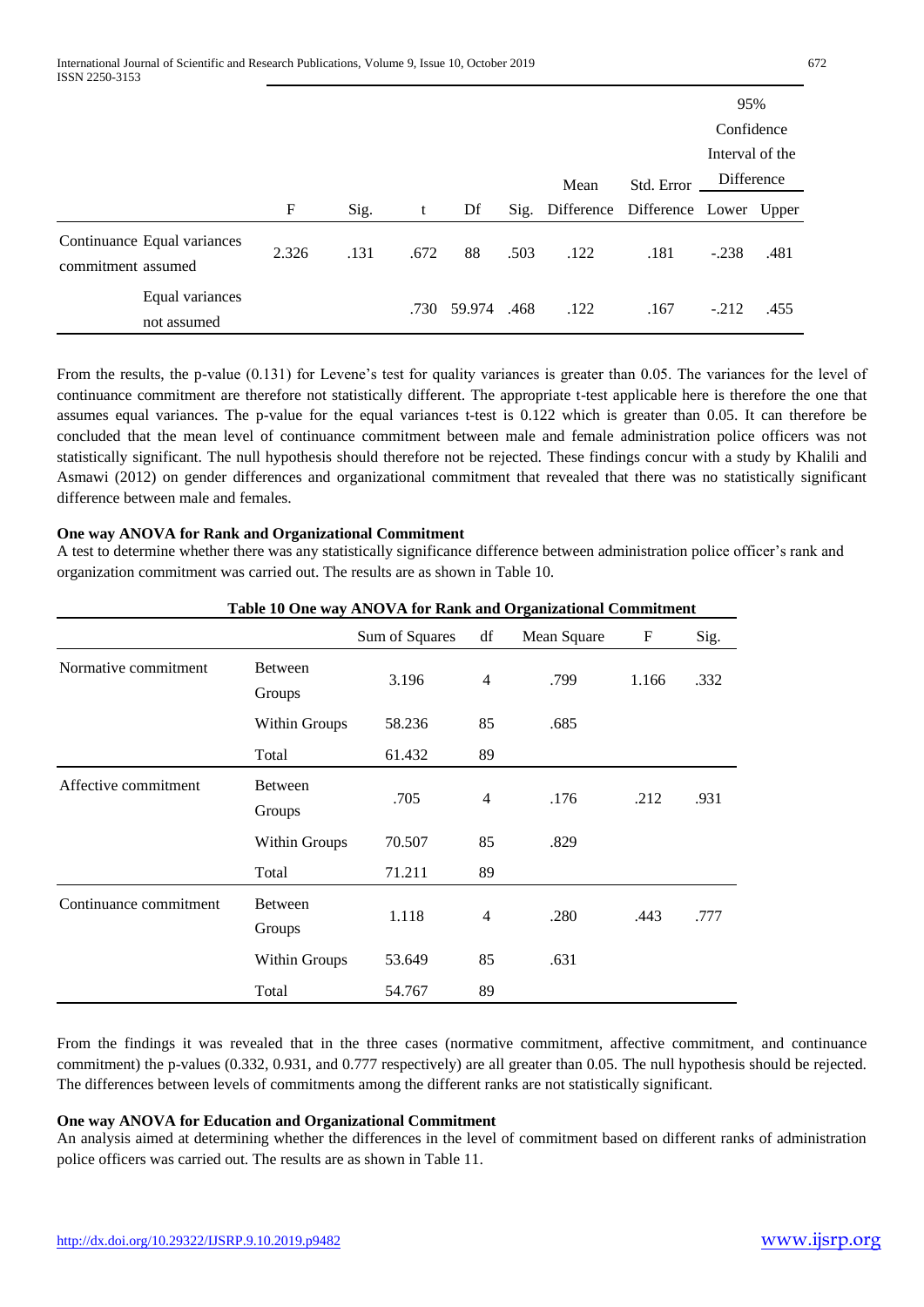|                        |                   | Sum of Squares | df             | Mean Square | F     | Sig. |
|------------------------|-------------------|----------------|----------------|-------------|-------|------|
| Normative commitment   | Between<br>Groups | 3.154          | $\overline{4}$ | .788        | 1.150 | .339 |
|                        | Within Groups     | 58.278         | 85             | .686        |       |      |
|                        | Total             | 61.432         | 89             |             |       |      |
| Affective commitment   | Between<br>Groups | .682           | $\overline{4}$ | .171        | .206  | .935 |
|                        | Within Groups     | 70.529         | 85             | .830        |       |      |
|                        | Total             | 71.211         | 89             |             |       |      |
| Continuance commitment | Between<br>Groups | 1.264          | $\overline{4}$ | .316        | .502  | .734 |
|                        | Within Groups     | 53.503         | 85             | .629        |       |      |
|                        | Total             | 54.767         | 89             |             |       |      |

**Table 11 One Way ANOVA for Education Level and Organizational Commitment** 

The study revealed that the p-values in all the cases were greater than 0.05. The difference between education level and the three types of organization commitment was not statistically significant. This means that there is enough evidence to suggest that the null hypothesis should not be rejected. The study findings are in agreement with a study by Cherian, Alkhatib, and Aggarwal (2018) that revealed that the level of education of the respondents was not statistically significant with different types of organizational commitment under study.

# **One way ANOVA for Age and Organizational Commitment**

Analysis of variance was carried out to establish if the differences between different age categories of administration police officers was statistically significant. The results are as shown in Table 12.

|                      |                          | Table 12 One way ANOVA for Age and organizational Commitment |    |             |       |      |  |  |  |  |
|----------------------|--------------------------|--------------------------------------------------------------|----|-------------|-------|------|--|--|--|--|
|                      |                          | Sum of Squares                                               | df | Mean Square | F     | Sig. |  |  |  |  |
| Normative commitment | <b>Between</b><br>Groups | 1.375                                                        | 2  | .687        | .996  | .374 |  |  |  |  |
|                      | Within Groups            | 60.057                                                       | 87 | .690        |       |      |  |  |  |  |
|                      | Total                    | 61.432                                                       | 89 |             |       |      |  |  |  |  |
| Affective commitment | Between<br>Groups        | 2.602                                                        | 2  | 1.301       | 1.650 | .198 |  |  |  |  |
|                      | Within Groups            | 68.609                                                       | 87 | .789        |       |      |  |  |  |  |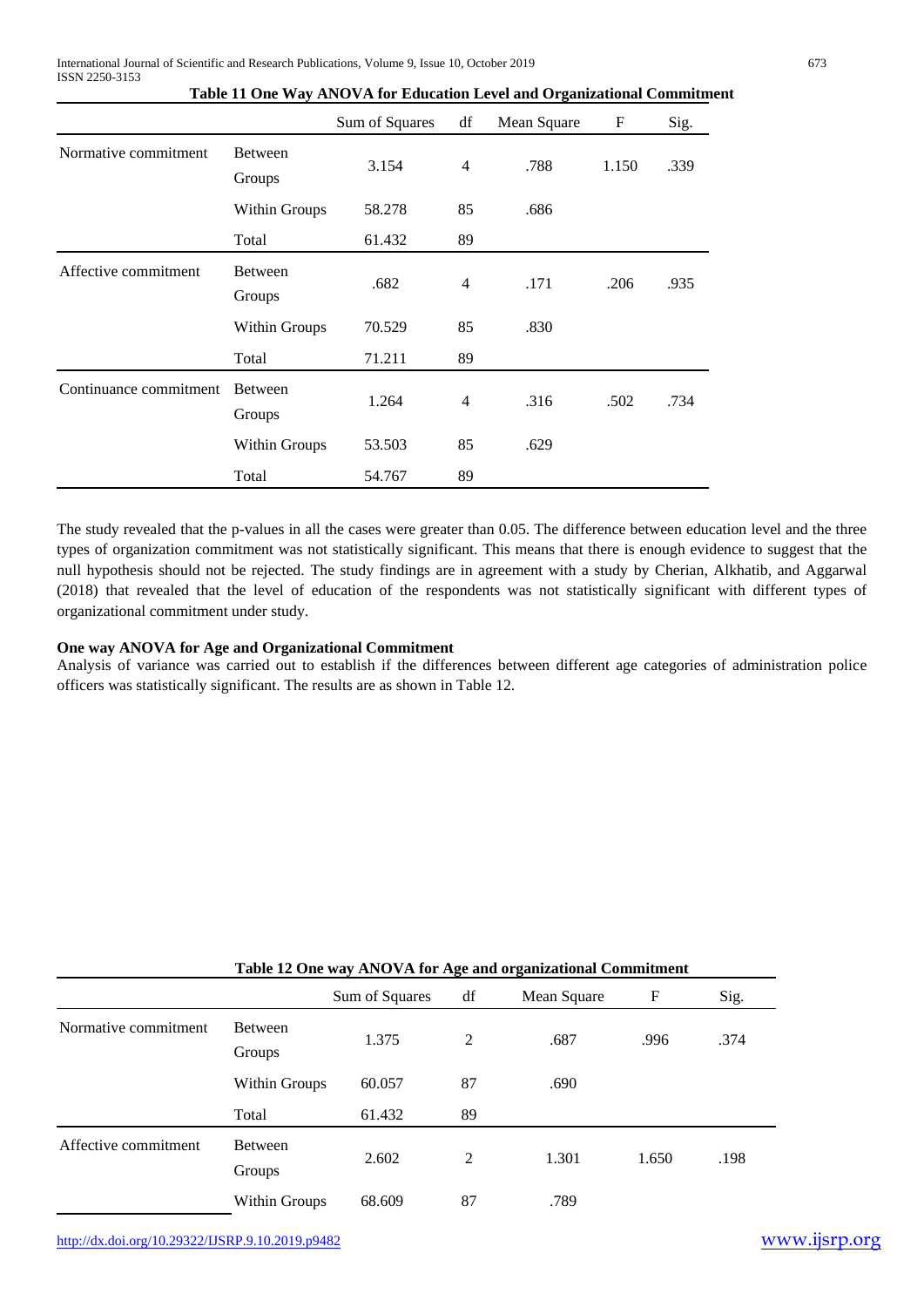International Journal of Scientific and Research Publications, Volume 9, Issue 10, October 2019 674 ISSN 2250-3153

|                                | Total         | 71.211 | 89 |      |       |      |
|--------------------------------|---------------|--------|----|------|-------|------|
| Continuance commitment Between | Groups        | 1.578  | 2  | .789 | 1.291 | .280 |
|                                | Within Groups | 53.189 | 87 | .611 |       |      |
|                                | Total         | 54.767 | 89 |      |       |      |

The p-values for normative commitment, affective commitment, and continuance commitment are all greater than 0.05. This is an indication that the differences are not statistically significant and thus the null hypothesis should not be rejected. The results of this study are in agreement with a study by Cherian, Alkhatib, and Aggarwal (2018) on the relationship between job satisfaction and organizational commitment of nurses that revealed relationship between all levels of organizational commitment and age being statistically not significant. Dogar (2014) established that individually age did not have any statistically significant relationship with both affective commitment and normative commitment.

#### **X. Conclusion and Recommendations**

The study revealed that sixty percent of the administration police officers had secondary school level as the highest level of education. This indicates that over half of the respondents may not have made any efforts to further their education. This is despite the mean age of the length of service being 10 which is enough for the respondents to have pursued a basic degree that takes an average of 3-4 years. The study also revealed that seventy percent of the administration police officers in Meru County are male. This is an indication that recruitment of administration police officers is in favour of male faculty. With majority of the administration police officers being police constables-the lowest rank- and a mean length of service of ten years, it can therefore be concluded that quite a number of administration police officers are committed to the service by having worked in for ten years on average. Again, with the high unemployment rates in Kenya, the officers may not wish to leave the service as this may prove costly to them and therefore decide to stay in the service.

The study recommends that the Government of Kenya should put more efforts in terms of increasing the number of female recruits so as to correct gender imbalance in order to promote equity. Recruits need to be encouraged to further their education so as to increase promotion chances. In fact the Government should come up with a policy that ensures that those recruits who have already enrolled in colleges or universities need not be transferred to far away regions as this will hamper their efforts to further education. The study revealed that generally, the administration police officers exhibited a moderate level of commitment across the three types of commitment. It is important for the government to come up with measures that will lead to increased levels of commitment.

#### **References**

- Alika, J. I. & Aibieyi, S. (2014). Human Capital: Definitions, Approaches and Management Dynamics. *Journal of Business Administration and Education, 5*, 55-78.
- Azeem, S. M., & Akhtar, N. (2014). Job Satisfaction and Organizational Commitment among Public Sector Employees in Saudi Arabia. *International Journal of Business and Social Science, 5*(7).
- Balci, F. (2011). The Effects of Education on Police Officer Job Satisfaction: The Case of Turkish National Police. *The Journal of International Social Research 4* (17).
- Chelangat, L. (2016). *Impact of higher education on Kenya police officer performance: A case study of Nairobi City County. (2010-2015)* (Unpublished project report). University of Nairobi, Nairobi.
- Cherian, S., Alkhatib, A. J., & Aggarwal, M. (2018). Relationship between organizational commitment and job satisfaction of nurses in Dubai Hospital. *Journal of Advances in Social Science and Humanities, 4*(1), 36373-36400.
- Dick, G., & Metcalfe, B. (2001). Managerial factors and organisational commitment A comparative study of police officers and civilian staff. *The International Journal of Public Sector Management, 14*(2), 111-128.
- Dogar, N. (2014). Relations between organizational commitment and demographic factors: a research in banking sector. *Academicus International Scientific Journal, 10*(3), 103-115.
- González, F., Sánchez, S. M., & López-Guzmán, T. (2016). The Effect of Educational Level on Job Satisfaction and Organizational Commitment: A Case Study of Hospitality Industry. *International Journal of Hospitality & Tourism Administration*, 17(3).